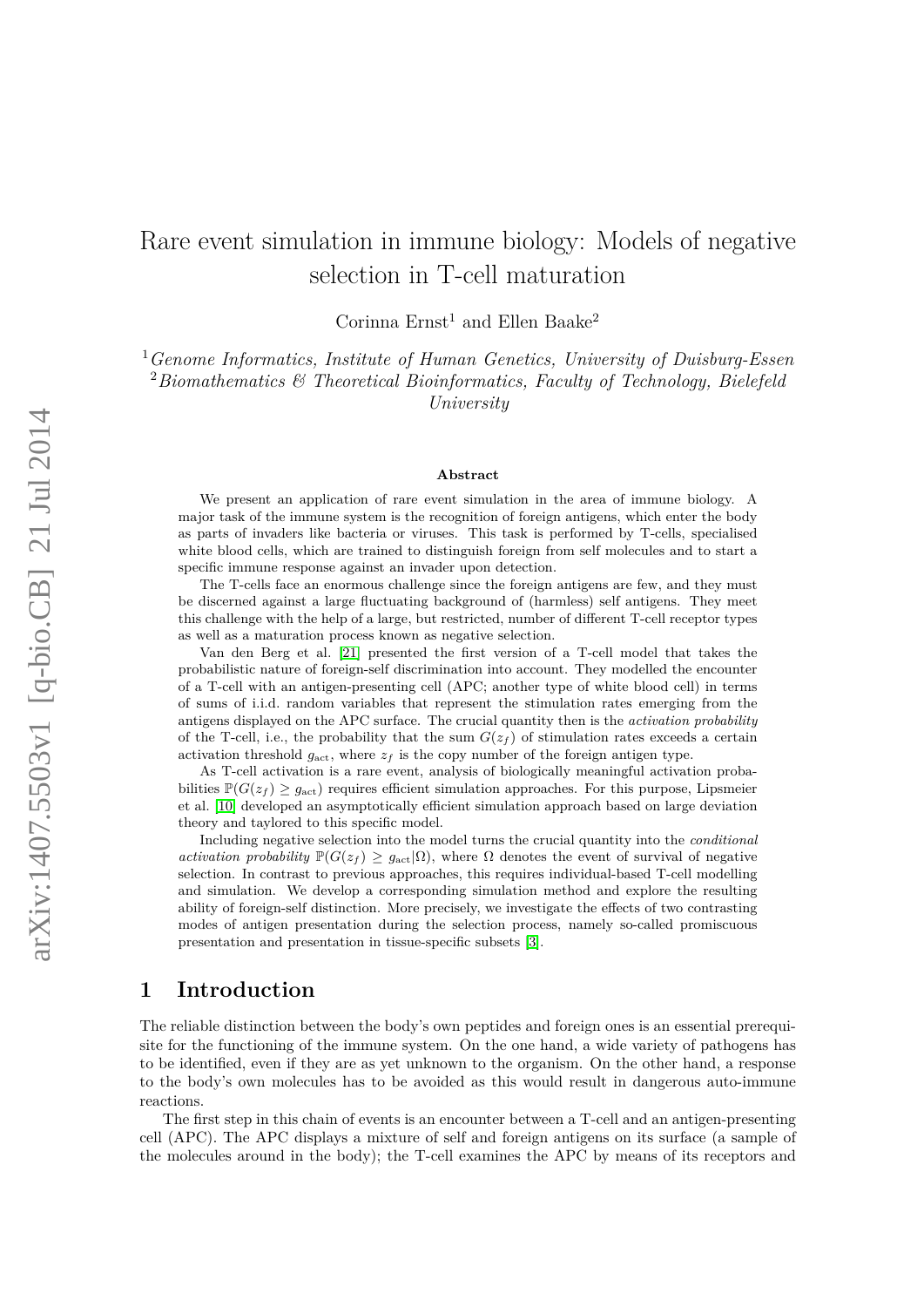

**Fig. 1:** Schematic representation of an immunological synapse, i.e., an encounter of a T-cell with an APC. Every APC displays a large variety of different types of self antigens, which occur in various copy numbers. In contrast, each T-cell is characterised by a specific type of T-cell receptor (TCR), which is displayed in many identical copies on the surface of the particular T-cell.

ultimately decides whether or not to react, i.e., to start an immune response. To be biologically more precise, we consider the encounters of so-called naive T-cells with professional APCs in the secondary lymphoid tissue. A naive T-cell is a cell that has completed its maturation process in the thymus and has been released into the body, where it has not yet been exposed to antigens. It tends to dwell in secondary lymphoid tissue like lymph nodes, where it comes into contact with professional APCs, special white blood cells with so-called MHC molecules at their surface that serve as carriers for antigens.

Despite the enormous challenge (one or a few foreign types of potentially dangerous foreign molecules must be discerned against a huge variety of harmless self molecules), the immune system takes the appropriate decision in the overwhelming majority of cases. There are two prerequisites to this ability. First, there is a large number (estimated at  $2 \cdot 10^6$  in humans and  $2 \cdot 10^7$  in mice [\[18\]](#page-12-1)) of different T-cell receptors (TCRs) present in an individual. Each T-cell is characterised by one such receptor (which is displayed in many copies on the surface of the particular T-cell). For virtually every foreign invader, there is at least one receptor that fits to at least one of the derived antigens and can thus elicit an immune response. Second, there is a maturation process in the thymus known as negative selection, which every young T-cell must undergo before it is released into the periphery (i.e., the remaining body, except the thymus). During this process, the T-cell encounters numerous APCs, in an analogous way as described above, but these APCs only present self antigens. T-cells that react in such encounters are eliminated; the surviving ones thus have little or no self-reactivity. According to this brief summary, the mechanism appears to be sufficiently clear – but there are deep problems beneath the surface.

On the one hand, there is no guarantee for any antigen-receptor pair, that the antigen is either recognised or not recognised. In fact, the interaction between these molecules, and the resulting stimulation rates delivered to the cell, varies continuously, depending on the relevant association and dissociation rates. This molecular background enables a substantial crossreactivity (or promiscuity), i.e., a given T cell receptor can show significant stimulation to a large number of different antigens. Crossreactivity enables a large  $(10^6 - 10^8)$ , but restricted repertoire of T-cell receptors to interact with an even wider range of possible antigens  $(10^{12} - 10^{13}$  [\[19\]](#page-12-2)).

The picture is further complicated by the presentation of antigens in more or less arbitrary mixtures on the APC surface. Information about individual antigens is difficult to extract, and the T-cell faces a needle-in-a-haystack problem in the periphery, where it has to distinguish foreign antigens against a large, fluctuating self background.

The first approach that deals with these complications is the model by van den Berg, Rand, and Burroughs [\[21\]](#page-12-0), henceforth referred to as BRB. This model takes into account the probabilistic nature of the problem resulting from the observations above. It comes in a basic version (without negative selection), which is not in itself biologically realistic but sheds light on some important aspects of foreign-self distinction in the periphery, in particular, the dependence on copy numbers of antigens (i.e., on antigen presentation); and an extended version which includes a first version of negative selection.

Knowledge of the negative selection process and, in particular, an understanding of how tolerance to tissue-restricted antigens could be achieved, is still limited. Tissue-restricted antigens (TRAs) are derived from proteins that are only expressed in specialised tissues (as opposed to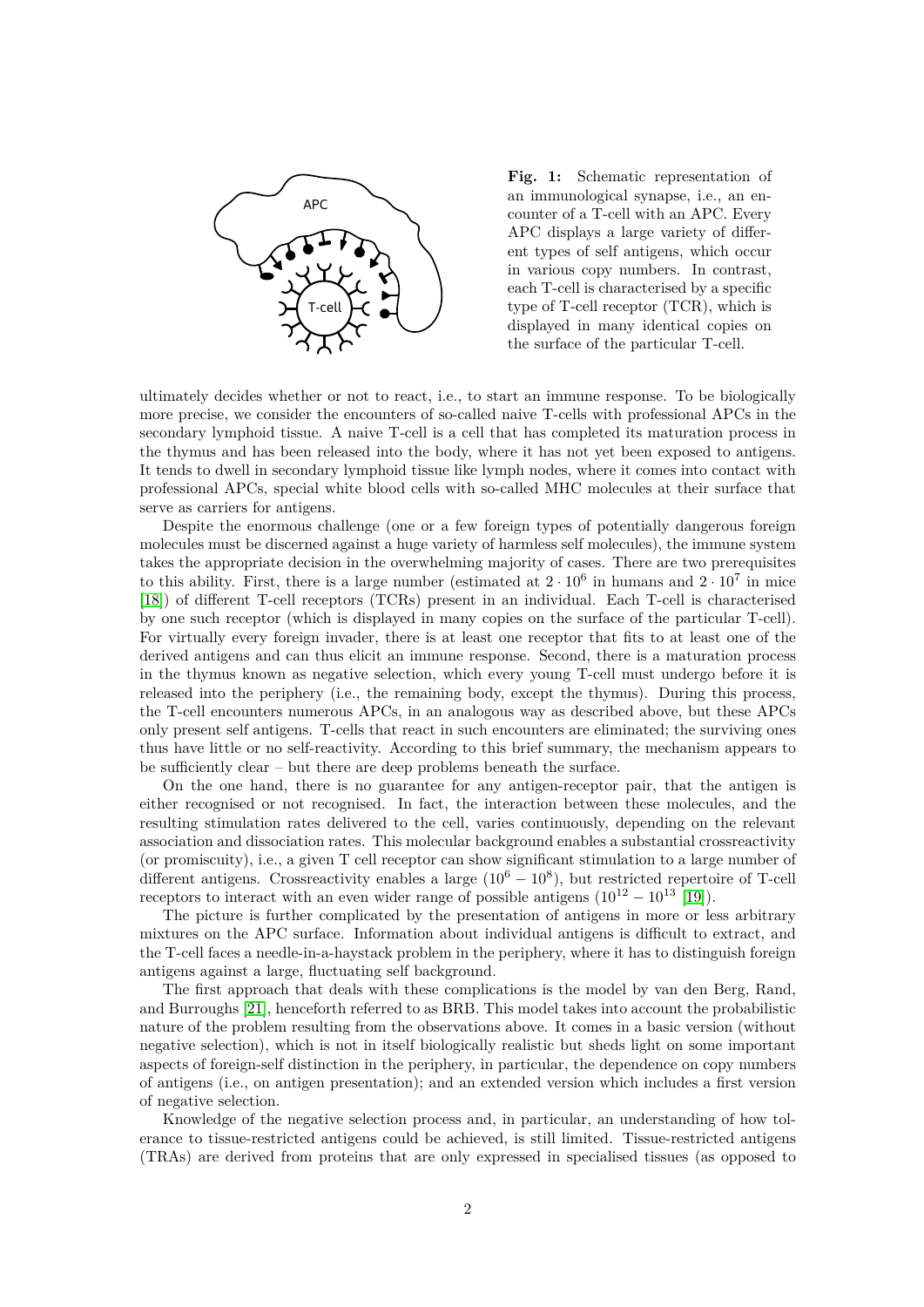constitutive antigens that are expressed in every cell). In the thymus, medullary thymic epithelial cells (mTECs) are able to express TRAs in order to mediate negative selection.

Two alternative (extreme) modes of how TRAs might be presented in the thymus are under discussion [\[1,](#page-11-2) [5,](#page-11-3) [8\]](#page-11-4). According to the details of their respective genetic mechanisms, they are known as developmental model and terminal differentiation model, respectively, in the biological literature, but we would like to call them emulation model and mixture model, respectively, for the sake of the immediate intuitive appeal to the nonspecialist. Emulation means correlated expression that mimics particular cell lineages or tissues. Alternatively, under a mixture model, arbitrary antigens including TRAs would be expressed in an uncorrelated, stochastic fashion (i.e., every mTEC would express random samples of antigens, of mixed tissue origin).

The word "model" should not (yet) be understood in the sense of a mathematical model; in fact, these models have, as yet, been only formulated verbally. It is obvious that an emulation model can work in principle, provided the number of possible tissues or cell types is not too large and antigen presentation is emulated correctly. Problems may arise, however, if copy numbers fluctuate greatly. This is the case, for example, in secretive tissues, where certain proteins occur at times in copy numbers so large that are hard to conceive in the thymus [\[11,](#page-12-3) [20\]](#page-12-4). On the other hand, it is entirely unclear whether mixture models can work at all. After all, they require that 'dangerous' stimulation rates be detected within their mixture – a needle-in-a-haystack problem similar to foreign recognition against a self background in the periphery.

Theoretical results on negative selection are sparse, in particular within the probabilistic framework. The aim of this article therefore is to explore a probabilistic model of negative selection building on the approach of BRB. The article is organised as follows. In Sec. [2,](#page-2-0) we will review the basic BRB model (i.e., without negative selection). In Sec. [3,](#page-4-0) we present a mathematical formulation for the inclusion of negative selection into the BRB model. Our advanced model requires individual-based T-cell modelling and simulation to explore the effects of negative selection to foreign-self discrimination. In Sec. [4](#page-6-0) we develop a suitable simulation approach for that purpose. In Sec. [5](#page-8-0) we examine our model of negative T-cell selection in dependence on various model parameters. More precisely, we explore the effects of the two contrasting modes of antigen presentation in thymus. It will turn out that negative selection improves the power of foreign-self discrimination due to a truncation of the tails of stimulation rate distributions.

# <span id="page-2-0"></span>**2 Review of basic BRB model**

### **2.1 The model**

The BRB model (as introduced in [\[21\]](#page-12-0) and further analysed in [\[10\]](#page-11-0),[\[12\]](#page-12-5), and [\[22\]](#page-12-6)) was the first to take into account the probabilistic nature of foreign-self antigen recognition, as justified in the light of the vast variety of both T-cell receptors and possible antigens, and the problems discussed in the Introduction. An encounter of a T-cell with an APC is modelled, where the APC presents a random mixture of antigens. Here, we give a brief review of the basic BRB model, which does not include negative selection; the variant with negative selection will be postponed to Sect. [3.](#page-4-0)

**Individual stimulation rates.** Consider an encounter between receptor  $R_i$  and antigen  $M_i$ . The mean dwell time (that is, the duration of a binding) of such a pair is assumed to be a random variable  $\mathcal{T}_{ij}$ , where the  $\mathcal{T}_{ij}$  are i.i.d. random variables whose distribution will be specified below. The mean stimulation rate emerging from this pair is  $W_{ij} = h(\mathcal{T}_{ij})$ , where  $h(\tau) = \frac{1}{\tau}e^{-1/\tau}$ , that is, the dissociation rate  $(1/\tau)$  times the probability  $(e^{-1/\tau})$  that the dwell time exceeds 1 (i.e., time is rescaled so that one time unit equals the minimal binding time required for a stimulus). We will sometimes omit the indices of i.i.d. random variables where appropriate, e.g., we speak of *W* and  $\mathcal T$  where arbitrary  $W_{ij}$  and  $\mathcal T_{ij}$  are meant. In the BRB model, it is assumed that the mean dwell times  $\mathcal{T}_{ij}$  are i.i.d random variables that follow the  $Exp(1/\overline{\tau})$  distribution, i.e., the exponential distribution with mean  $\bar{\tau}$ , where  $\bar{\tau}$  is chosen as  $\bar{\tau}=0.04$ . There is no compelling reason for the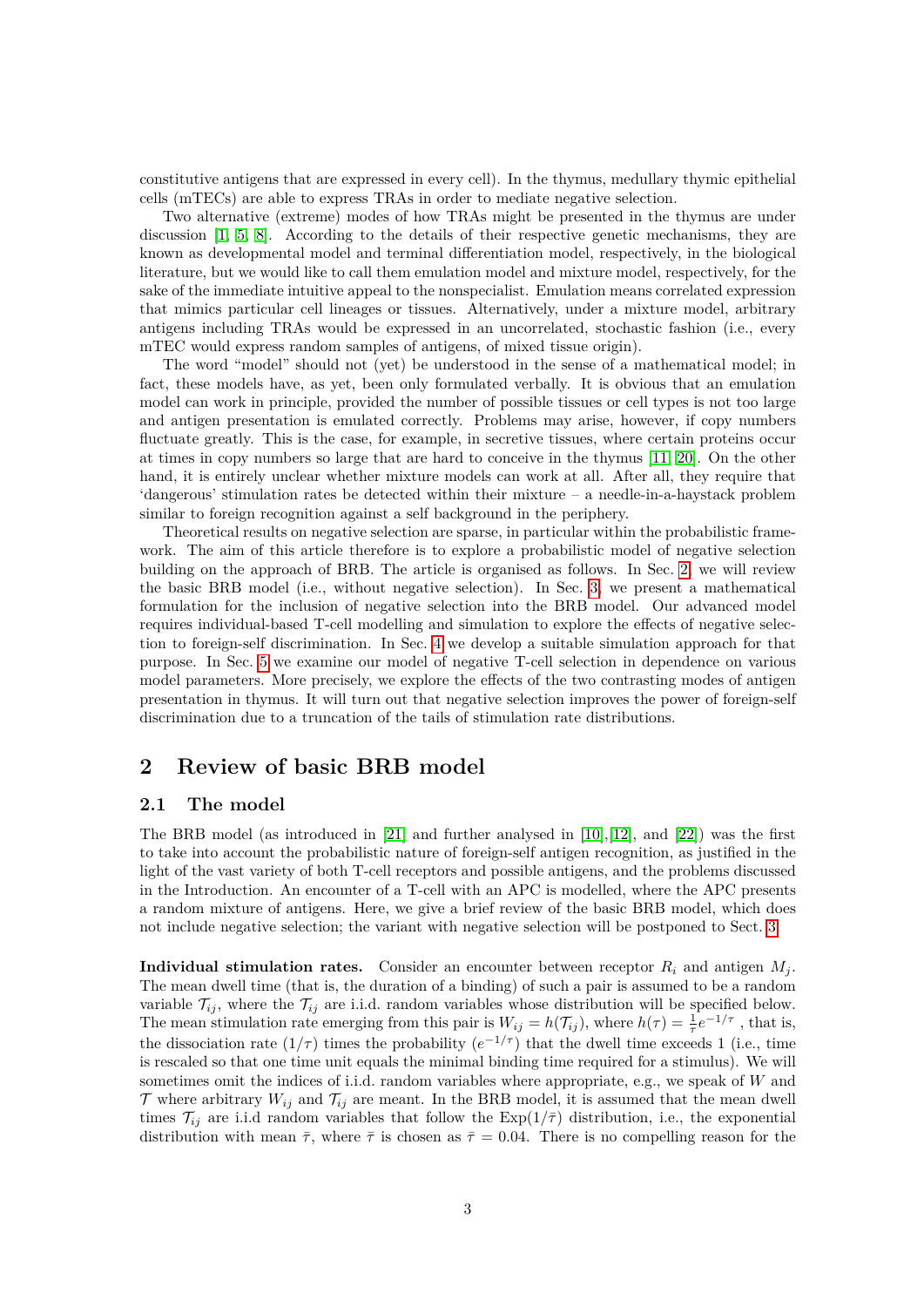<span id="page-3-0"></span>

**Fig. 2:** Left: density of  $\mathcal{T}$  ( $\mathcal{T} \sim \text{Exp}(1/\bar{\tau})$  with  $\bar{\tau} = 0.04$ ); middle: the function *h* that transforms mean dwell time (random variable  $\mathcal T$  with realisations  $\tau$ ) into mean stimualtion rate (random variable *W* with realisation *w*); right: density of  $W = h(\mathcal{T})$ . The pole on the right (at  $h(1) =$  $1/e = 0.3679$ ) supports so little mass that it is not visible on linear scale.

choice of exactly this distribution, and exactly this parameter, for the *mean* dwell time; the choice is for convenience and for lack of knowledge of more detail.

Fig. [2](#page-3-0) shows the function  $h$ , as well as the densities of  $\mathcal T$  and the transformed random variable *W* (these densities are denoted by *f* and  $\varphi$ , respectively). Clearly, *f* has practically all its mass close to 0, so that the declining part of the optimum curve *h* is hardly ever sampled (it is, in fact, sampled so rarely that it is irrelevant). Consequently,  $\varphi$  has most of its mass near 0 as well, but a thin tail reaches out far to the right. In fact,  $\varphi$  has poles at 0 and at  $h(1) = 1/e$ , but, the right pole supports extremely little probability mass.

**Total stimulation rate.** Let us now consider the APC as a whole. It is assumed to present only one foreign antigen type, present in  $z_f$  copies (where  $z_f$  may be zero); and two classes of self antigen types (constitutive and variable), of which  $n_c$  ( $n_v$ ) are presented on every APC. If  $z_f = 0$ , they are displayed in  $z_c$  ( $z_v$ ) copies each, where  $n_c < n_v$  and  $z_c > z_v$ . If  $z_f > 0$ , the self antigens are proportionally displaced, so that the total number of antigens is constant (at  $M = n_c z_c + n_v z_v$ , independently of  $z_f$ . Let now T-cell *i* (*T<sub>i</sub>*) meet a random APC. Summing up all stimulation rates it receives from its receptors, the cell experiences the total stimulation rate

<span id="page-3-1"></span>
$$
G_i(z_f) = qz_c \left(\sum_{j=1}^{n_c} W_{ij}\right) + qz_v \left(\sum_{j=n_c+1}^{n_c+n_v} W_{ij}\right) + z_f W_{i,n_c+n_v+1},\tag{1}
$$

where  $q = q(z_f) := (M - z_f)/M$  is the proportional displacement factor. Eq. [\(1\)](#page-3-1) is the *basic BRB model.* Note that we consider  $G_i$  as a function of  $z_f$ . The other parameters are fixed at  $n_c = 50$ ,  $n_v = 1500$ ,  $z_c = 500$ , and  $z_v = 50$ , in line with BRB. Together with  $\bar{\tau} = 0.04$  (the mean of the exponential mean dwell time distribution), these values constitute our basic BRB parameter set, which will be used unless stated otherwise.

**Immune response.** It is assumed that  $T_i$  starts an immune response provided  $G_i(z_f)$  surpasses a threshold value *g*act. The task now is to distinguish the single foreign antigen in [\(1\)](#page-3-1) against the large self-background. This appears difficult since, by the i.i.d. assumption on the  $W_{ij}$  (for all *j*), there is no a-priori information about the nature of the antigen (recall that negative selection is not yet in place). To see whether and how recognition may work nevertheless, one considers the *activation probability*  $\mathbb{P}(G(z_f) \geq g_{\text{act}})$ , i.e., the probability of a single T-cell to become activated during an encounter. Assuming a total of *n* T-cells that get in contact with APCs that present a given foreign antigen, the two crucial probabilities are

$$
\alpha := \mathbb{P}(\text{at least one T-cell reacts if } z_f = 0) = 1 - (1 - \mathbb{P}(G(0) \ge g_{\text{act}}))^n \tag{2}
$$

and

$$
\beta := \mathbb{P}(\text{no T-cell reacts if } z_f > 0) = (1 - \mathbb{P}(G(z_f) \ge g_{\text{act}}))^n. \tag{3}
$$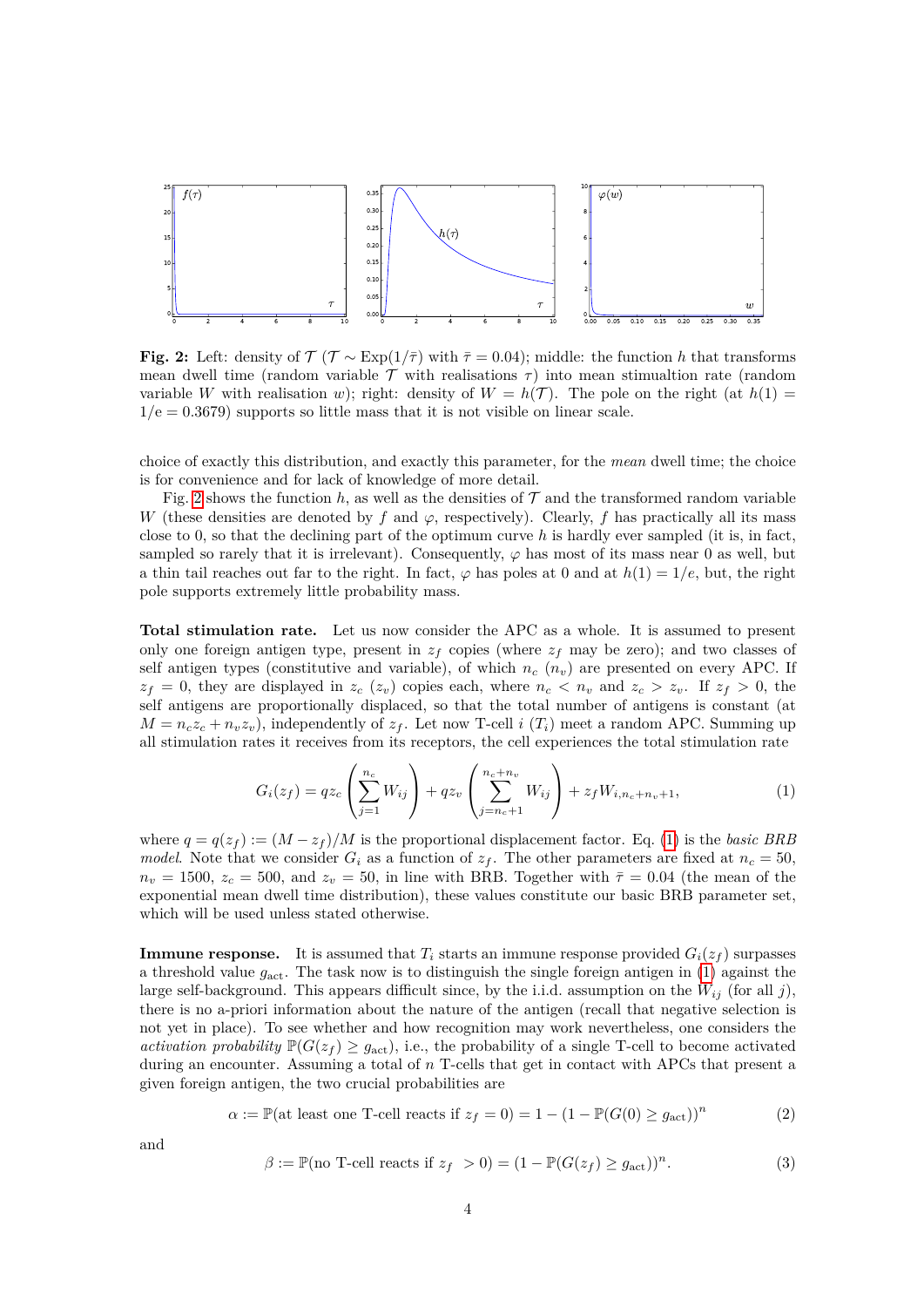The symbols  $\alpha$  and  $\beta$  are chosen deliberately because of the relationship with a false positive and a false negative, respectively:  $\alpha$  is the probability of an autoimmune reaction, whereas  $\beta$  is the probability that a foreign antigen goes unnoticed. We have no good knowledge of *n* (except that it is bounded above by the number of T-cell types), but it is clear that a necessary condition for distinction is that  $g_{\text{act}}$  can be chosen in such a way that, for physiologically realistic values of  $z_f$ ,

<span id="page-4-1"></span>
$$
\mathbb{P}(G(z_f) \ge g_{\text{act}}) \gg \mathbb{P}(G(0) \ge g_{\text{act}}). \tag{4}
$$

There then is a region of intermediate values of *n* for which both  $\alpha$  and  $\beta$  are small. We will, therefore, mainly investigate the validity of [\(4\)](#page-4-1) in what follows.

#### <span id="page-4-3"></span>**2.2 Essential results for the basic BRB model**

Let us briefly summarize some previous results for the BRB model that will become essential for the understanding of negative selection. The difficulty of the analysis lies in the small probabilities involved: Both probabilities in  $(4)$  are of the order of  $10^{-5}$  or less. Analysis of these tail events requires simulation. The approach presented by Lipsmeier and Baake [\[10\]](#page-11-0) uses large deviation theory to design an asymptotically efficient simulation method (see Sec. [4](#page-6-0) below). In agreement with previous results  $[21, 22]$  $[21, 22]$ , the authors showed that inequality  $(4)$  may be satisfied provided  $z_f \gtrapprox 2z_c$ , see Fig. [3.](#page-5-0)

Moreover, Lipsmeier and Baake investigated the contributions of the constitutive and the variable stimulation rates to the self background, i.e., the contribution of the constitutive sum and the variable sum to  $G(z_f)$ . They illustrated a fundamental difference between variable and constitutive antigens. Variable stimulation rates are approximately normally distributed and fairly closely peaked around their mean. This feature even persists for subsets of samples for which  $G(z_f) \geq g_{\text{act}}$ , for various  $g_{\text{act}}$ . So, the variable antigens form a kind of background that poses no difficulty to foreign-self distinction: it is not very noisy, and it does not change with *g*act. In contrast, due to the large copy numbers  $(z_c = 500)$ , the distribution of the constitutive activation rates is wider and moves to the right with increasing  $g_{\text{act}}$ . The constitutive sum forms a fluctuating, hard-to-predict background, against which it is hard to stand out for a foreign antigen. This demonstrates that those self antigens that are present in high copy numbers set the limit of foreign-self distinction.

Due to these findings (many more details may be found in [\[10\]](#page-11-0) and [\[22\]](#page-12-6)) we may restrict attention to the set of 'relevant' antigen types (that is, those that may appear in copy numbers high enough to cause problems – a specification deliberately vague to leave room for interpretation). In our simplified model, every APC in the periphery is assumed to present *n<sup>s</sup>* of these, all at the same copy number  $qz_s$ , where now  $q = (n_sz_s - z_f)/n_sz_s$ , and  $z_f$  is the copy number of the one foreign antigen type that is (maybe) also presented, as before. The total stimulation rate in the periphery then is

<span id="page-4-2"></span>
$$
G_i(z_f) = qz_s \left(\sum_{j=1}^{n_s} W_{ij}\right) + z_f W_{i,n_s+1}.
$$
 (5)

With  $n_s = 50, z_s = 500$  (in correspondence with  $n_c, z_c$ ), the activation curves of our simplified model show qualitatively the same behaviour as for the original BRB model (see Fig. [3\)](#page-5-0), i.e., [\(4\)](#page-4-1) holds for  $z_f \gtrsim 2z_c$  and sufficiently large values of  $g_{\text{act}}$ .

# <span id="page-4-0"></span>**3 Including negative selection into the BRB model**

### <span id="page-4-4"></span>**3.1 General principles and crucial parameters**

In order to model the process called negative selection (see [\[7\]](#page-11-5) for a review of the biological details), one postulates a second threshold *g*thy with a similar role as *g*act. If the stimulation rate of a young T-cell in its maturation phase in the thymus (where it meets several APCs that only present self-peptides) exceeds this threshold in at least one out of *R* encounters (known as *rounds*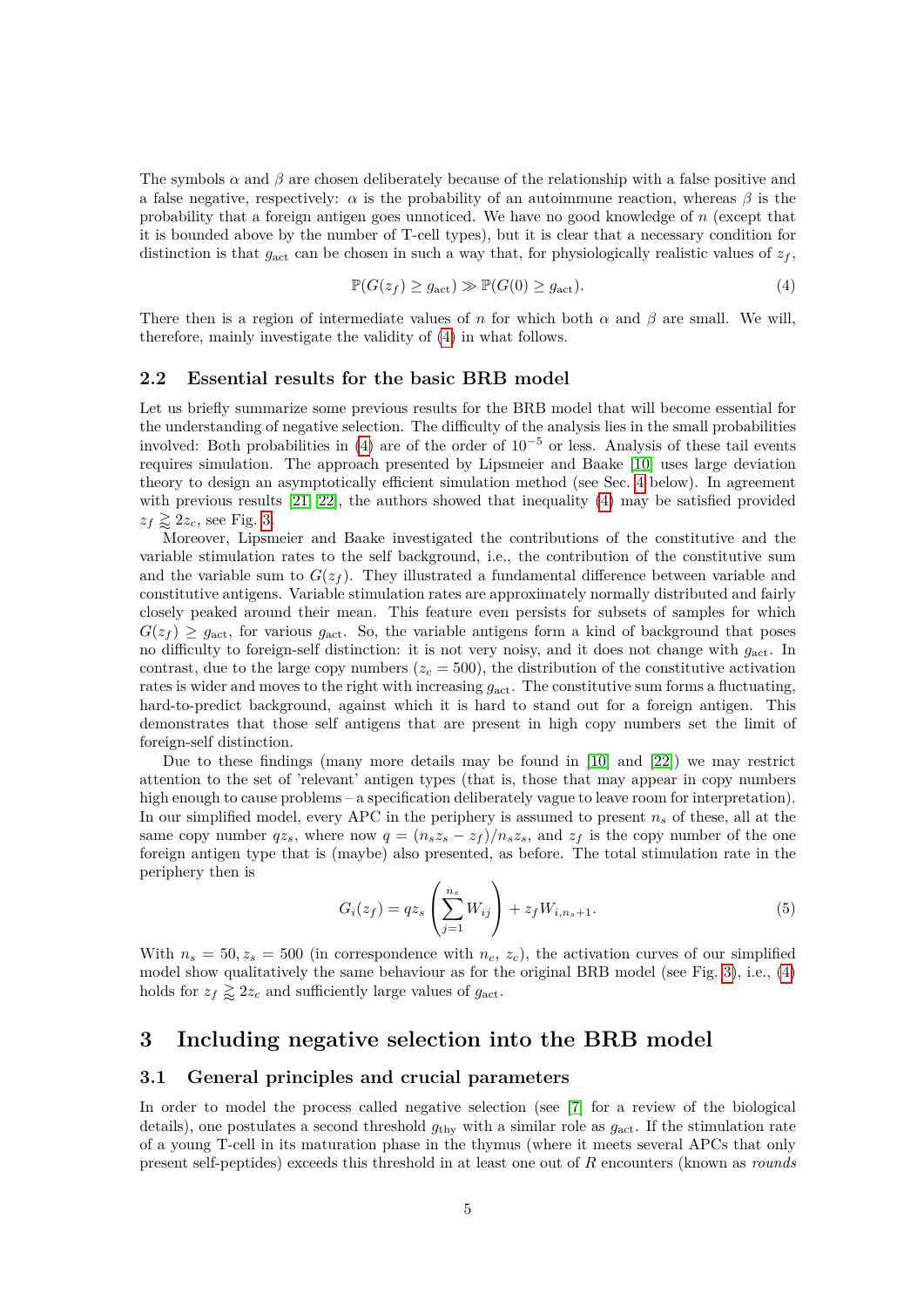<span id="page-5-0"></span>

**Fig. 3:** Left: activation curves for the basic BRB model [\(1\)](#page-3-1); right: activation curves in the simplified T cell model [\(5\)](#page-4-2) with  $n_s = 50$  and  $z_s = 500$ .

of negative selection), then the T-cell is induced to die. The estimates of *R* vary greatly: it may be estimated to over 2000 (from the sojourn of a young T-cell in the thymus of 4–5 days [\[13\]](#page-12-7), and the duration of a T-APC-meeting of 3 minutes [\[6\]](#page-11-6)), but this contrasts with earlier findings of much lower values [\[14,](#page-12-8) [15\]](#page-12-9). Altogether, a fraction  $\delta$  of all T-cells is deleted during negative selection. Estimates are usually in the range of  $50\%$  -  $65\%$  [\[17,](#page-12-10) [15\]](#page-12-9), but these values suffer from the limitations of the underlying biological models.

As to the self antigens presented, a pivotal parameter is  $K$ , the number of potentially immunogenic self-antigens. One often estimates  $K = 10^4 \dots 10^5$  [\[11,](#page-12-3) [16\]](#page-12-11); a more recent bioinformatics analysis arrives at  $2 \cdot 10^5$  [\[4\]](#page-11-7). It is sometimes appropriate to distinguish between all *K* self antigens and those that may eventually appear in high copy numbers, since only these will cause problems (cf. the discussion in Sec. [2.2\)](#page-4-3). Let us denote their number by  $\tilde{K} < K$ . The value of  $\tilde{K}$  can only be guessed; we will speculate that maybe some 10% of all self antigens belong to this class. Let us now turn to our model of negative selection.

### **3.2 Inclusion of negative selection into the basic BRB model**

In our (crudely simplifying) model, a round of negative selection is given by an encounter of an (immature) T cell and an APC presenting  $n<sub>s</sub>$  self antigens. A given T cell survives negative selection, if during *R* rounds, in each of which a fresh APC  $r, 1 \leq r \leq R$ , is presented, the total stimulation rate it perceives never exceeds  $g_{\text{thy}}$ . The event 'survival of negative selection' is then defined by  $\Omega := \{ G^{(r)}(0) < g_{\text{thy}}, 1 \leq r \leq R \}.$  The question now is whether or not foreign-self distinction will work on the negatively selected T-cell repertoire in the periphery. Hence, the crucial quantity turns into the *conditional activation probability*  $\mathbb{P}(G^{(R+1)}(z_f) \geq q_{\text{act}}|\Omega)$ .

Investigation of conditional activation probabilities requires explicit individual-based T-cell modelling, as self antigens may be encountered several times during negative selection. That is, each T-cell is given by a full set of stimulation rates. In our model, we restrict attention to the stimulation rates received from the  $\tilde{K}$  'relevant antigens'. APCs present random samples of these, all at the same copy number *z<sup>s</sup>* (or *qz<sup>s</sup>* respectively). More precisely, our model (a first version of which appears in [\[9\]](#page-11-8)) reads as follows:

- 1.  $S := \{1, 2, \ldots, \tilde{K}\}\$ is the set of relevant antigens.
- 2. T-cell *i* is defined by its stimulation rates to *all* relevant self antigens, i.e.,  $T_i := \{W_{i1}, \ldots, W_{i\tilde{K}}\}.$ The  $W_{ij}$  are i.i.d. ~  $\varphi$ , drawn once and fixed for the entire life of the T-cell.
- 3. An APC *r* presents (and is defined by) a subset of  $n_s$  of all self antigens, i.e.,  $A_r \subseteq S$ ,  $|A_r| = n_s$ , where the  $A_r$  are all independent. The elements of every  $A_r$  are drawn from *S* due to the presumed model of thymic antigen presentation (mixture model or emulation model respectively, cf. Sec. [3.3\)](#page-6-1). One foreign antigen type can also be present, at  $z_f$  copies. Every self antigen is displayed at the same copy number  $qz_s$ ,  $q := (n_sz_s - z_f)/(n_sz_s)$ .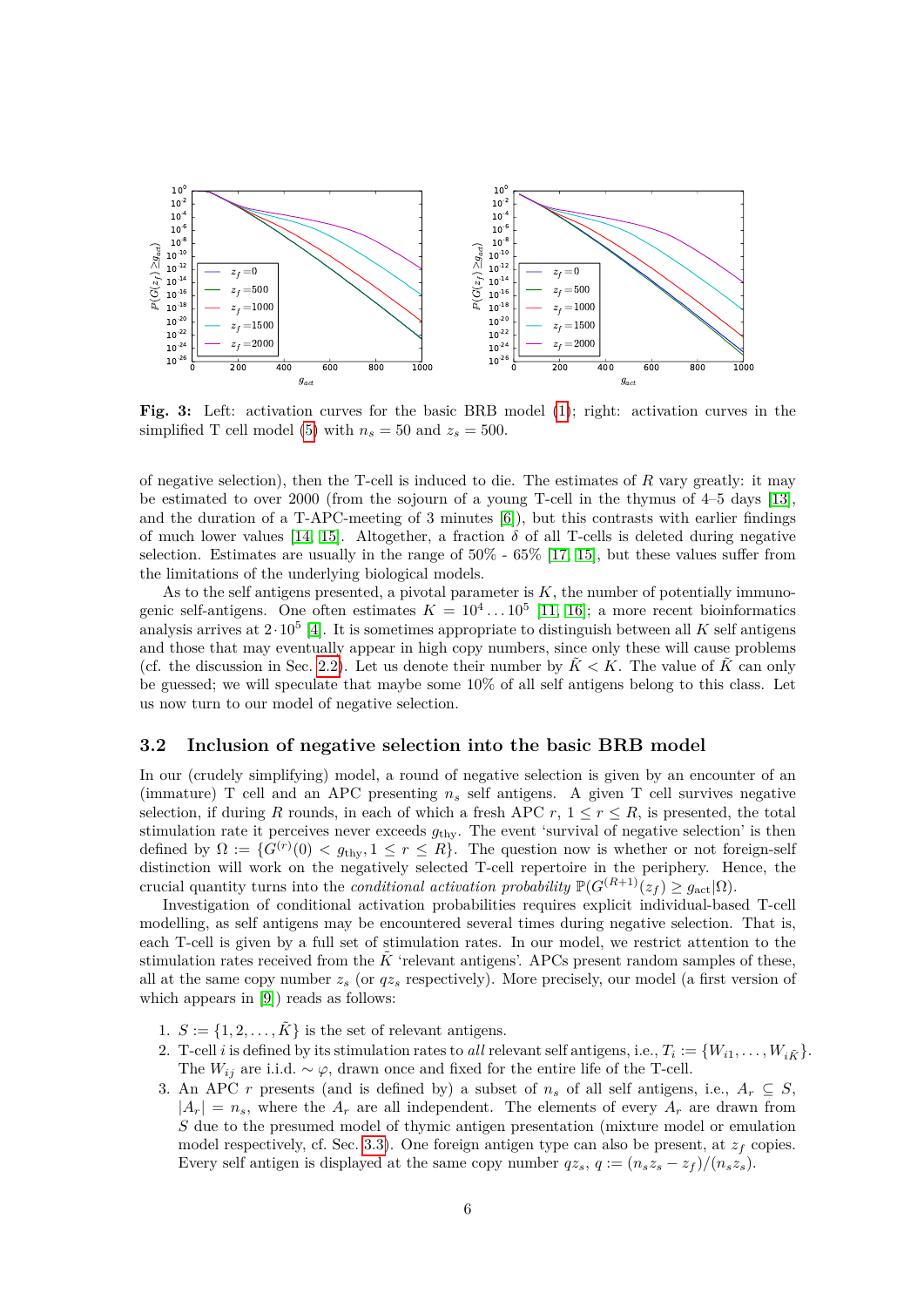- 4. When  $T_i$  meets  $A_r$ , it adds together the stimulation rates it assigns to this APC's antigens, i.e.,  $G_i^{(r)}(z_f) = qz_s(\sum_{a \in A_r} W_{ia}) + z_f W_{n_s+1}$ , where  $W_{n_s+1}^{(r)} \sim \varphi$ , independent of the other  $W_{ij}$ .
- 5. *T<sub>i</sub>* survives negative selection if  $G_i^{(r)}(0) < g_{\text{thy}}, 1 \le r \le R$ .
- 6. A surviving T cell is activated in the periphery if  $G_i^{(R+1)}(z_f) \ge g_{\text{act}}$ .

Note that, for notational simplicity, our definition of the  $A_r$  only contains the self antigens (and no copy numbers), it is not an exhaustive description of the APCs.

#### <span id="page-6-1"></span>**3.3 Modeling thymic antigen presentation**

Let us now specify the sampling approach for the generation of the  $A_r$ , i.e., step 3 in the model above. The mixture model argues for an arbitrary, uncorrelated TRA expression. Hence, under the mixture model, we assume that the  $A<sub>r</sub>$  are sampled by drawing from  $S$  independently and without replacement.

For the emulation model, imitation of particular tissues or cell lineages is achieved by partitioning of *S* into *s* subsets  $\check{S}_k$ ,  $1 \leq k \leq s$  [\[3\]](#page-11-1). For simplicity, we presume subsets  $\check{S}, \check{S} \subset S$ , to be distinct and of identical size  $|S|/s$ . Now, an APC *r* represents a subset of  $n_s$  self antigens originating preferentially from one particular subset  $\check{S}_k$ . For each round *r* of negative selection,  $k^{(r)}$  is drawn from  $\{1, 2, \ldots, s\}$  independently and with replacement. Given  $k^{(r)}$ , a *strict emulation model* scenario (in a sense that the TRAs presented by an APC originate exclusively from one particular subset) is modelled straightforwardly by drawing the elements of *A<sup>r</sup>* from  $\check{S}_{k^{(r)}} = \{\frac{|S|}{s}$  $\frac{|S|}{s}(k^{(r)}-1)+1, \frac{|S|}{s}$  $\frac{|S|}{s}(k^{(r)}-1)+2,\ldots,\frac{|S|}{s}$  $\frac{S|}{s}k^{(r)}\}$  independently and without replacement.

However, more moderate scenarios of emulation can be obtained by introducing an additional parameter  $p, 1/s \leq p \leq 1$ , which defines the probability of any given TRA to originate from  $\check{S}_k$ . TRAs not originating from  $\check{S}_k$  are drawn from  $S \setminus \check{S}_k$  independently and without replacement. In our model, setting  $p := 1/s$  would be equivalent to the mixture model, while  $p := 1$  yields a strict emulation model scenario. Hence, varying *p* allows us to adjust the model continuously between the two extreme cases, with intermediate scenarios in which the TRAs in  $\check{S}_k$  are presented preferentially, but not exclusively.

# <span id="page-6-0"></span>**4 Simulation approach**

Our task is to simulate the conditional activation probability

<span id="page-6-2"></span>
$$
\mathbb{P}(G^{(R+1)}(z_f) \ge g_{\text{act}}|\Omega),\tag{6}
$$

where  $\Omega$  is the event  $\Omega := \{G^{(r)}(0) < g_{\text{thy}}, 1 \leq r \leq R\}$ . The probability of the corresponding *unconditional* event  $\mathbb{P}(G^{(R+1)}(z_f) \geq g_{\text{act}})$  may be simulated in the way outlined in [\[10\]](#page-11-0) (after all, it is a simplified version of the basic BRB model, defined by a weighted sum of i.i.d. random variables). More precisely, one faces the usual problem that the simple-sampling estimate,

$$
\widehat{\mathbb{P}}_{\text{SS}}(G(z_f) \ge g_{\text{act}}) = \frac{1}{N} \sum_{i=1}^{N} \mathbb{1} \{ G_i(z_f) \ge g_{\text{act}} \},
$$

where 1 denotes the indicator function and N is the number of T-cells simulated (i.e., sample size), is hopelessly inefficient because the event is so rare. Instead, a special variant of importance sampling is employed: Denoting by  $\mu$  the 'natural' density, one draws  $\bar{G} = \bar{G}(z_f)$  from the density  $\mu^{\vartheta}$  obtained from  $\mu$  by exponential reweighting according to

$$
\frac{\mathrm{d}P\mu^{\vartheta}}{\mathrm{d}\mu}(g) = \frac{\mathrm{e}^{\vartheta g}}{\mathbb{E}(\mathrm{e}^{\vartheta G(z_f)})},
$$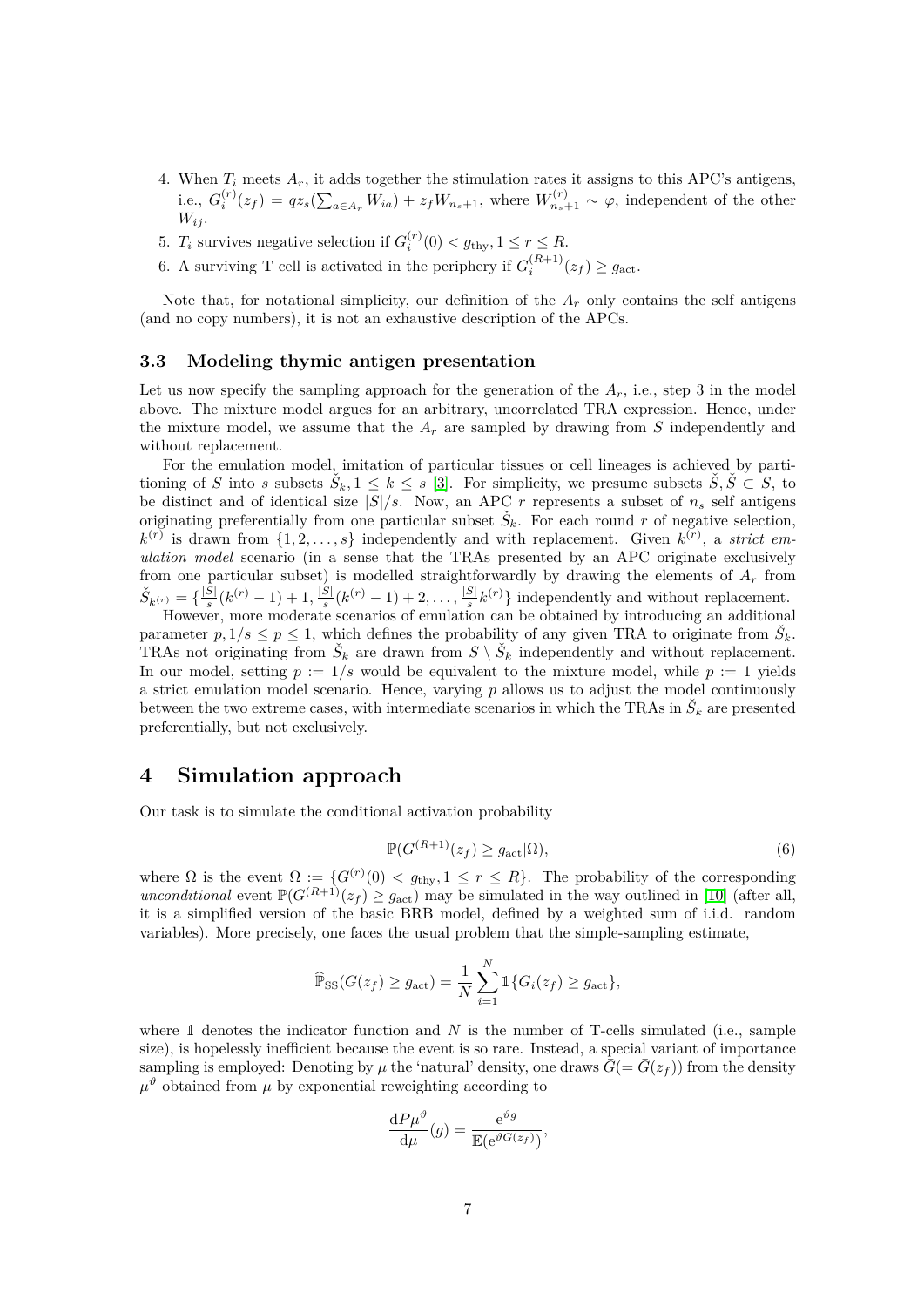where  $\vartheta > 0$  is the *tilting parameter* (to be specified below), and  $\mathbb{E}(e^{\vartheta G(z_f)}) = \mathbb{E}_{\mu}(e^{\vartheta G(z_f)})$  is the moment-generating function of  $G(z_f)$ . One then uses the importance sampling estimate

$$
\widehat{\mathbb{P}}_{\text{IS}}(G(z_f) \ge g_{\text{act}}) = \frac{1}{N} \sum_{i=1}^{N} \mathbb{1}\{\bar{G}_i(z_f) \ge g_{\text{act}}\} \frac{\mathrm{d}\mu}{\mathrm{d}\mu^{\vartheta}}(\bar{G}_i).
$$

Here,  $d\mu/d\mu^{\vartheta}(\bar{G}_i)$  serves as a reweighting factor from the 'artificial' to the natural density and guarantees that the estimate is unbiased and converges to the true probability as  $N \to \infty$ .

The optimal choice for  $\vartheta$  is well known to be the solution of

<span id="page-7-0"></span>
$$
\mathbb{E}_{\mu^{\vartheta}}(\bar{G}) = \frac{\mathrm{d}}{\mathrm{d}\vartheta} \log \mathbb{E}(\mathrm{e}^{\vartheta G(z_f)}) = g_{\mathrm{act}},\tag{7}
$$

cf. [\[2,](#page-11-9) [10\]](#page-11-0). That is, the tilting is performed in such a way as to transform the rare event into a typcial one. For this choice of  $\vartheta$ , the importance sampling algorithm is known to be asymptotically efficient. That is, the number of samples required to keep the relative error (i.e., the standard deviation of the estimated probability divided by the true probability) below a prescribed bound increases only subexponentially with *n<sup>s</sup>* (if the problem is embedded into a certain sequence of problems with increasing  $n_s$  and with  $g_{\text{act}}$  scaled accordingly [\[10\]](#page-11-0)), rather than exponentially as with simple sampling.

In practice, this is only useful if the underlying distribution has some further structure that may be exploited – otherwise, the calculation of  $\vartheta$  according to [\(7\)](#page-7-0) requires the calculation of the full distribution of  $G(z_f)$ , which includes the probability we want to estimate. In the unconditional case considered so far, the independence of the summands of  $G(z_f)$  (and the ensuing factorisation of the moment-generating function  $\mathbb{E}(e^{\vartheta G(z_f)})$  lets the problem boil down to tilting the individual *W*<sub>ij</sub> with parameter  $qz\vartheta$  (that is, sampling new random variables  $\bar{W}_{ij}$  from  $\varphi^{z\vartheta}$ , the tilted version of  $\varphi$ , where  $z = qz_s$  or  $z = z_f$ , depending on the weighting factor the  $W_{ij}$  is associated with). In line with  $(7)$ ,  $\vartheta$  is chosen so that

<span id="page-7-1"></span>
$$
\mathbb{E}_{P^{\vartheta}}(\bar{G}) = n_s q z_s \mathbb{E}_{\varphi^{qz_s\vartheta}}[\bar{W}] + z_f \mathbb{E}_{\varphi^{z_f\vartheta}}[\bar{W}] = g_{\text{act}}.
$$
\n(8)

Note that we use a bar throughout to indicate tilted random variables, but the individual tilting parameters do vary, as indicated by the superscript of *ϕ*.

The above is an obvious variant of the method used in [\[10\]](#page-11-0); for details, in particular on how to actually perform the tilting and the simulation in an efficient and numerically precise way, see this reference. In practice, in the application [\[10\]](#page-11-0), the increase in computation time turned out to be only roughly linear in the number of terms in the sum, and simulation time was reduced by up to a factor of more than 1000 relative to simple sampling.

In the present context, however, we need to simulate the conditional probability in [\(6\)](#page-6-2). Again, we are interested in rare events, but now we have to take care of the fact that, after negative selection, the  $W_{ia}$  are not independent of a given T-cell. There is therefore no structure available that might simplify the evaluation of  $\vartheta$  in the analogue of [\(7\)](#page-7-0), i.e.,  $\mathbb{E}_{\mu^{\vartheta}}(\overline{G^{(R+1)}|\Omega)} = g_{\text{act}}$  (where the overbar again indicates the tilted random variable). We will, in what follows, present an unbiased importance sampling algorithm that uses a heuristic tilting scheme and is far from asymptotically efficient but makes simulations just feasible on a standard PC.

By definition,

<span id="page-7-2"></span>
$$
\mathbb{P}(G^{(R+1)}(z_f) \ge g_{\text{act}}|\Omega) = \frac{\mathbb{P}(\Omega_i, G^{(R+1)}(z_f) \ge g_{\text{act}})}{\mathbb{P}(\Omega_i)}.
$$
\n(9)

We have mentioned before that  $\mathbb{P}(\Omega_i) = 1 - \delta$  is not small (in the sense of large deviations); but the event  $\{\Omega_i, G_i^{(R+1)}(z_f) \ge g_{\text{act}}\}\)$  is even rarer than  $\{G_i^{(R+1)}(z_f) \ge g_{\text{act}}\}\)$  for the relevant (large) *g*act. There is no obvious importance sampling strategy for the latter probability, but we propose to adapt the tilting scheme that would apply if the two events were independent, in which case  $\mathbb{P}(G^{(R+1)}(z_f) \geq g_{\text{act}}|\Omega) = \mathbb{P}(G^{(R+1)}(z_f) \geq g_{\text{act}})\mathbb{P}(\Omega).$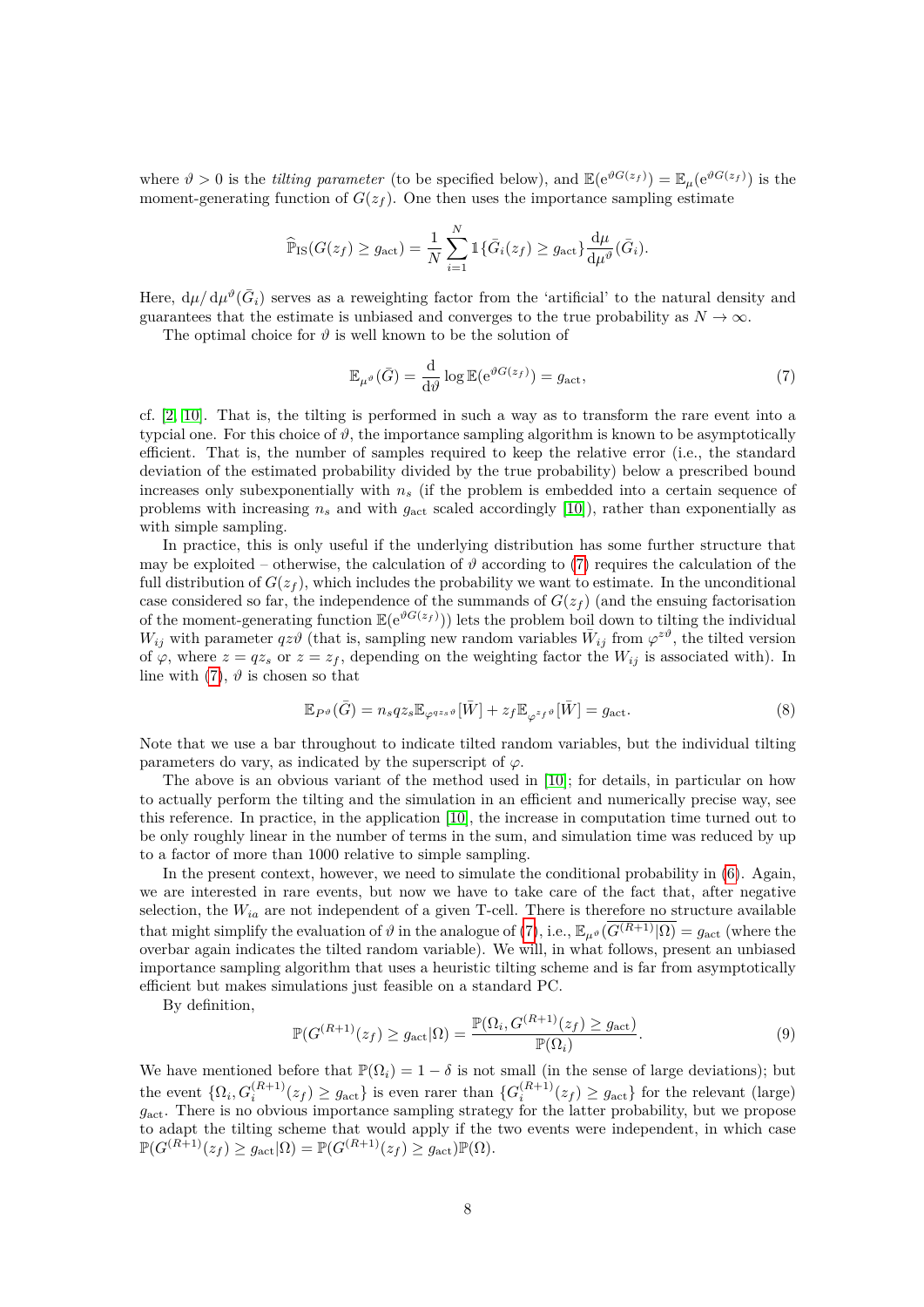$\mathbb{P}(G^{(R+1)}(z_f) \geq g_{\text{act}})$  can be handled in the following way. Note that, since the  $W_{ij}$  that define  $T_i$  are i.i.d.,  $G_i^{(R+1)}$  is invariant under any permutation of the elements of *S* (for all *r*), so that we may assume that  $A_{R+1} = \{1, \ldots, n_s\}$  without loss of generality. We may thus efficiently  $\text{simulate } \mathbb{P}(G^{(R+1)}(z_f) \geq g_{\text{act}})$  via importance sampling, by sampling  $\overline{W}_{ia}, 1 \leq a \leq n_s$ , from  $\varphi^{qz_s\hat{\vartheta}},$ and (if  $z_f > 0$ ), the foreign antigen  $\overline{W}_{i,\tilde{K}+1}$  from  $\varphi^{z_f\theta}$ , with  $\vartheta$  determined in the usual way [\(8\)](#page-7-1), while leaving the remaining  $W_{ij}$ ,  $ns + 1 \leq j \leq \tilde{K}$ , unchanged. We therefore propose the following heuristic procedure:

- 1.  $\vartheta :=$  solution of [\(8\)](#page-7-1);
- 2. for T-cell *i*, sample the 'partially tilted' T-cell as  $T_i^* := (\bar{W}_{i1}, \ldots, \bar{W}_{in_s}, W_{i,n_s+1}, \ldots, W_{i,\tilde{K}})$ , *W*<sub>*ij*</sub> i.i.d ∼  $\varphi^{qz_s\vartheta}$ ;
- 3. if  $z_f > 0$ , also sample  $\bar{W}_{i,\tilde{K}+1} \sim \varphi^{z_f \vartheta}$ ;
- 4. sample  $A_1, \ldots, A_R$  independently and without replacement from *S*, due to the assumed model of thymic antigen expression (cf. Sec. [3.3\)](#page-6-1);
- 5.  $A_{R+1} := \{1, \ldots, n_s\};$
- 6.  $T_i^*$  becomes activated by an encounter with  $A_{R+1}$  if

$$
(G_i^{(R+1)}(z_f))^* := qz_s \left( \sum_{a \in A_{R+1}} T_{ia}^* \right) + z_f \bar{W}_{i, \tilde{K}+1} \ge g_{\text{act}},
$$

where  $T_{ia}^*$  is the *a*-th component of  $T_i^*$ , i.e.,  $\bar{W}_{ia}$  or  $W_{ia}$ , respectively.

- 7. If  $T_i^*$  is activated, check whether it survives negative selection, i.e., whether  $(G_i^{(r)}(0))^*$  =  $\sum_{a \in A_r} T_{ia}^* < g_{\text{thy}}$  for  $1 \leq r \leq R$ ;
- 8. according to [\(9\)](#page-7-2), estimate

$$
\widehat{\mathbb{P}}_{\text{IS}}(G^{(R+1)}(z_f) \ge g_{\text{act}} \mid \Omega) = \frac{1}{\mathbb{P}(\Omega)} \frac{1}{N} \sum_{i=1}^N \mathbb{1}_{\{\Omega_i, (G_i^{(r)}(z_f))^* \ge g_{\text{act}}\}}
$$
\n
$$
\times \frac{\mathbb{E}(e^{z_f \vartheta \bar{W}_{i,n_s+1}})}{e^{z_f \vartheta \bar{W}_{i,n_s+1}}} \prod_{j=1}^n \frac{\mathbb{E}(e^{z_s \vartheta \bar{W}_{i,j}})}{e^{z_s \vartheta \bar{W}_{i,j}}}
$$

with  $\mathbb{P}(\Omega) \equiv 1 - \delta$ .

This would be an asymptotically efficient method altogether if  $A_R \cap A_{R+1} = \emptyset$  for  $1 \leq r \leq R$ , but this is clearly not the case – after all, it is the very nature of negative selection that (most) self antigens have been seen in the thymus. But this, in turn, has its side effect on  $\mathbb{P}(\Omega_i, G_i^{(R+1)}(z_f) \geq 0$  $g_{\text{act}}) = \mathbb{P}(G_i^{(R+1)}(z_f) \geq g_{\text{act}}) \mathbb{P}(\Omega_i | G_i^{(R+1)}(z_f) \geq g_{\text{act}})$ , which becomes very small due to the second factor, even in the tilted version. Nevertheless, this heuristics does allow simulation, although a single activation curve takes a few days – but simple sampling is forbidding (on a PC, at least).

## <span id="page-8-0"></span>**5 Results**

As a basic set of model parameters we specify  $\varphi = \text{Expo}(1/\overline{\tau})$ ,  $\overline{\tau} = 0.04$ , and  $n_s = 50$ ,  $z_s = 500$  as in the simplified T-cell model introduced in Sec. [2.2.](#page-4-3) Furthermore, we define  $\tilde{K} := 1000$  (assuming that there are  $10^4$  immunogenic antigens altogether (a lower limit), of which  $10\%$  might be in high frequency (our ad hoc guess)). For analysis of our emulation model of thymic antigen expression the additional parameter *s* (c.f. Sec. [3.3\)](#page-6-1) is required, with  $|S|/s \geq n_s$ . Under these requirements,  $s := S/n_s = 20$  provides the highest possible number of distinct antigen subsets  $\check{S}_k, 1 \leq k \leq s$ , and seems a reasonable choice to begin with. Finally, we set  $\delta := 0.5$  and  $R := 2000$  (which is presumably rather at the upper end, c.f. Sec. [3.1\)](#page-4-4). For any parameter set, in the first step of simulation,  $g_{\text{thv}}$  must be chosen so that a given fraction  $\delta$  of T-cells is deleted.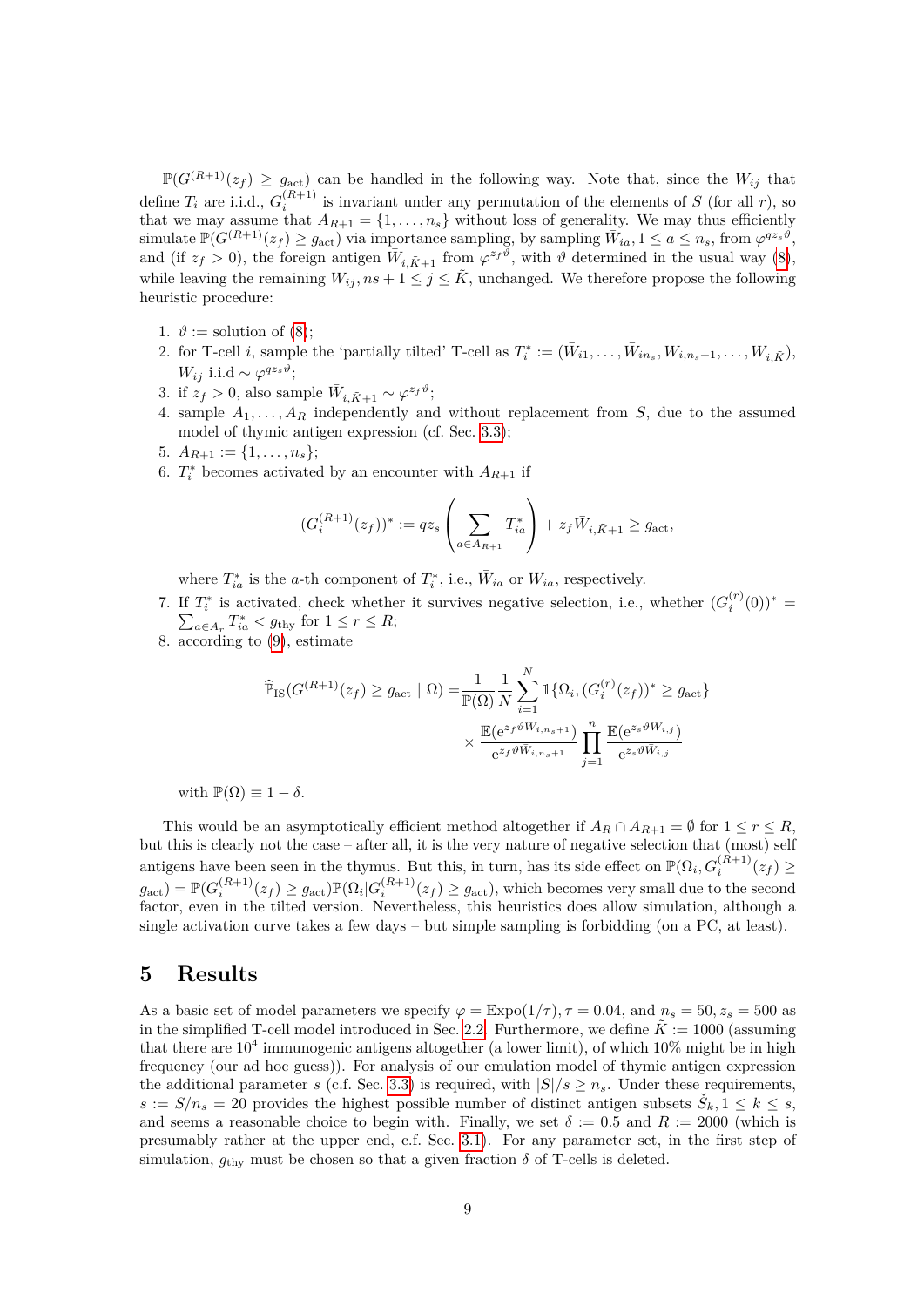<span id="page-9-0"></span>

**Fig. 4:** Left: The thymic threshold  $g_{\text{thy}}$  required to eliminate a fraction of  $\delta = 0.5$  of T-cells in *R* rounds of negative selection; right: Original empirical density of stimulation rates and empirical densities of stimulation rates received from T-cells surviving negative selection.

### **5.1 The action of negative selection**

Negative selection alone (i.e., without any APC encounters in the periphery) is straightforward to simulate via simple sampling since neither survival nor death of cells are rare events (in the sense of large deviation theory).

**Thymic threshold as a function of** *R***.** Fig. [4](#page-9-0) (left) shows the dependence of  $g_{\text{thv}}$  on *R* and the presumed model of thymic antigen presentation for our basic parameter set. A sample size of 10<sup>6</sup> cells was simulated each time, for the mixture model, and for the emulation model with  $p = 0.5$  and  $p = 0.9$ . We renounce simulation of a strict emulation model scenario with  $p = 1$ , since with our basic parameter set, the sets of TRAs presented by an APC would be identical to subsets  $\check{S}_k$ . Hence, for physiologically realistic values of  $g_{\text{act}}$ , activation of T cells by self antigens only, i.e.,  $z_f = 0$ , would only be possible if one subest  $\check{S}_k$  of antigens were never presented during *R* rounds in the thymus, but were presented later in the periphery.

Due to the independence of stimulation rates received from a single APC, for  $R = 1$  round of negative selection the model of thymic antigen presentation has no effects on  $g_{\text{thv}}$ . But, the influence of the mode of TRA expression on thymic threshold  $g_{\text{thy}}$  increases with *R*. Thereby, the values of *g*thy decrease with increasing strictness of the underlying emulation model, i.e., increasing *p*. (Note that, in our formulation the mixture model of thymic antigen presentation is equivalent to an emulation model scenario with  $p := 1/s$ .) With  $R = 2000$  an immature T-cell has seen each relevant antigen with high probability (exact values rely on the mode of antigen expression, e.g.  $1 - (1 - n_s/\tilde{K})^R = 1 - 2.8 \cdot 10^{-45}$  for the mixture model), but it has not seen them in all possible combinations, which is why saturation is not yet complete.

**Empirical posterior distribution.** Negative selection will act on activation probabilities in two ways: It will change the (marginal) stimulation rate distribution (for example, by cutting away part of its tail), and it will introduce correlations, e.g., by mutilating the simultaneous occurrence of two or more intermediate stimulation rates on any one T-cell. We would like to investigate the relative importance of these two contributions. To this end, let  $\phi$  be the density of *W* conditional on  $\Omega$ . We estimate it via the collection  $\{W_{ij}\}_{i\in I,j\in S}$ , where *I* is the surviving set  $I := \{i \in \{1, 2, ..., N\} \mid \Omega_i\}$ . The corresponding empirical density is an estimate of  $\phi$ ; by slight abuse of notation, we will denote this empirical version by  $\phi$  as well.

Fig. [4](#page-9-0) (right) shows that negative selection indeed has a profound effect on the distribution of the stimulation rates in that it cuts away a significant part of the density's tail (roughly half of its length for  $\bar{\tau}=0.04$ ). This reduction of the 'self background' by negative selection is practically independent of the mode of antigen expression. However, truncation of the right tails of  $\phi$  seems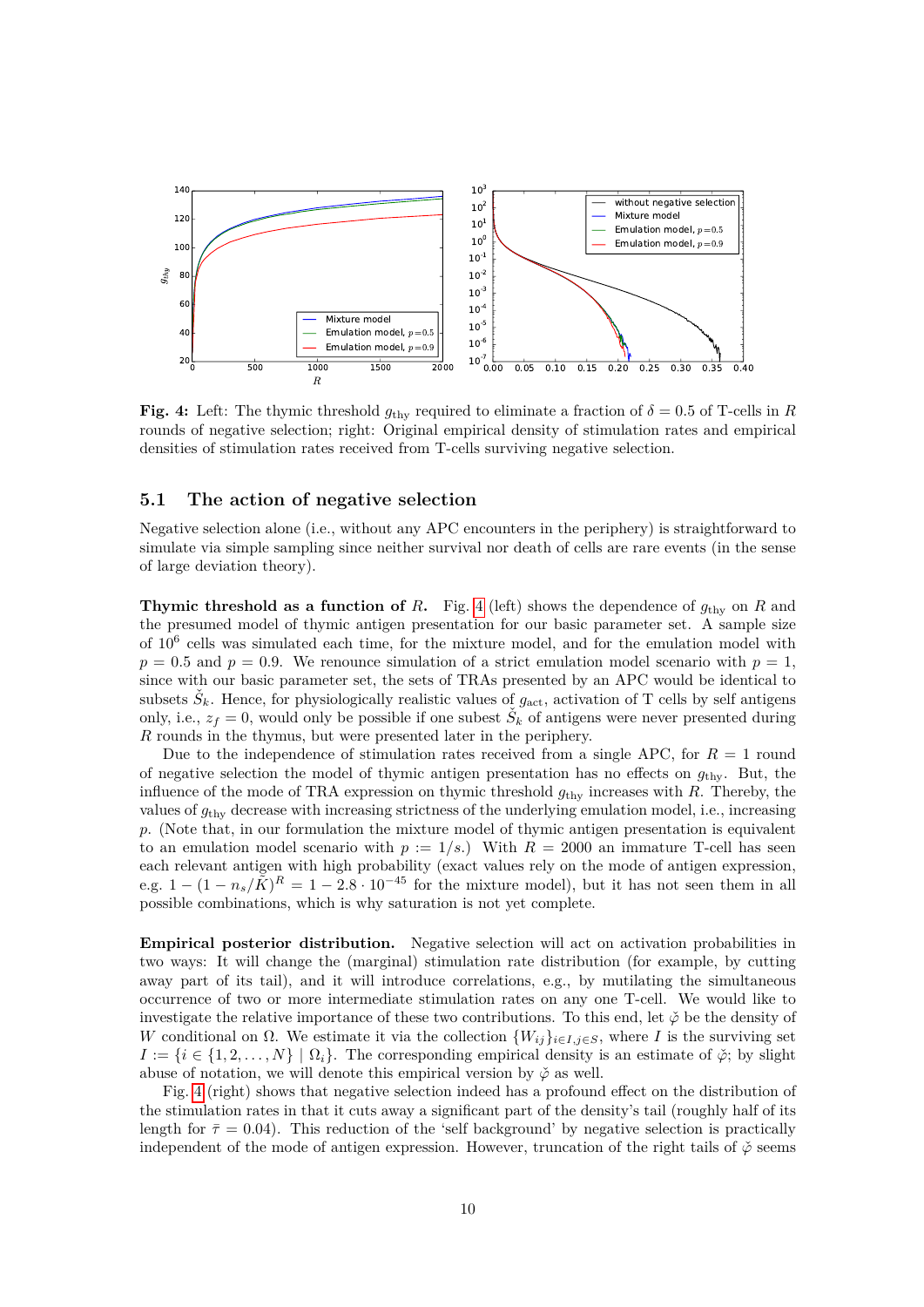<span id="page-10-0"></span>

**Fig. 5:** Activation curves for negative selection via mixture model (Fig. [5a\)](#page-10-0), emulation model with  $p = 0.5$  (Fig. [5b\)](#page-10-0) and emulation model with  $p = 0.9$  (Fig. [5c\)](#page-10-0).

to increase very slightly with the strictness of emulation, i.e., with increasing  $p, 1/s \leq p \leq 1$ .

### **5.2 Activation curves**

Fig. [5](#page-10-0) shows the activation curves for our basic parameter set and our collection of antigen presentation modes. Data were generated via the simulation approach introduced in Sec. [4.](#page-6-0) In each case, sample size was arranged so that  $\hat{\sigma}_{IS} \leq 10^{-3} \hat{\mathbb{P}}_{IS} (G^{(R+1)}(z_F) \geq g_{act} | \Omega)$ , where  $\hat{\sigma}_{IS}$  is the standard deviation of the sampled estimators (and  $10^{-3}$  is an ad hoc choice).

To validate our simulation approach, we also ran simple sampling for  $z_f = 0$  and  $z_f = z_s = 500$ and sample size  $N = 10^8$ . Estimates of the conditional probabilities obtained from simple sampling and importance sampling agree well – at least for the small values of  $g_{\text{act}}$  feasible with simple sampling (cf. Fig. [5\)](#page-10-0), i.e.,  $g_{\text{act}} \leq 200$ .

Irrespective of the mode of antigen presentation, negative selection shows its efficiency in the separation of activation curves for sufficiently large values of  $g_{\text{act}}$  and  $z_f \geq z_s$ . In contrast, the activation curves for the simplified T-cell model without negative selection require values of  $z_f \geq 2z_s$  (cf. Fig. [3\)](#page-5-0). In case of the stringent emulation model with  $p = 0.9$ , curves even separate in the presence of a foreign antigen presented in a copy number slightly less than the copy number of self antigens, i.e.,  $z_s = 400$ . This might be a hint that – at least in our theoretical framework – the emulation model of thymic antigen presentation is more effective than the presentation of self antigens in arbitrary mixtures. This may be related to the slightly increased truncation of the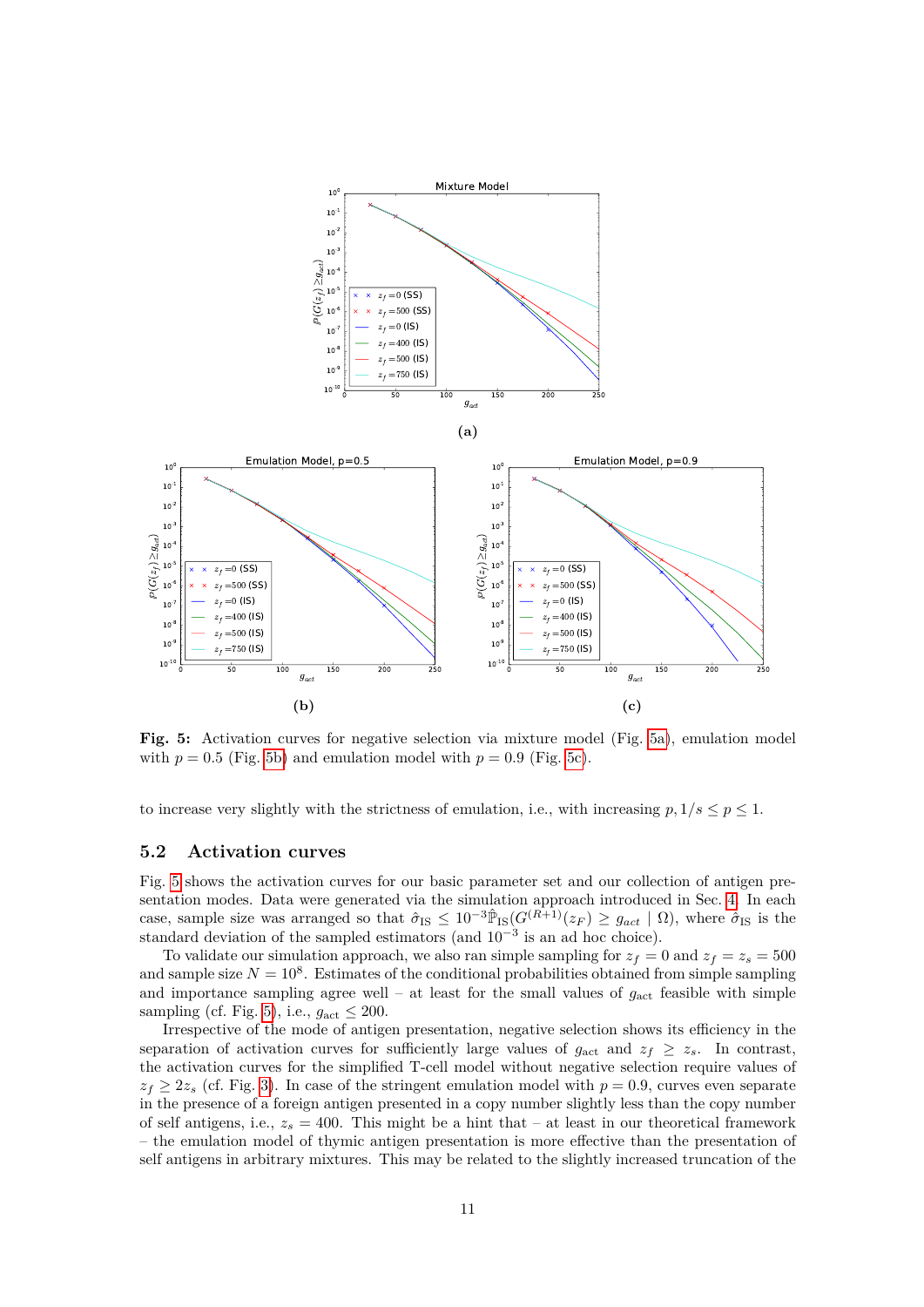empirical post-selection density (cf. Fig. [4\)](#page-9-0). However, it is more plausible that the correlations between the individual stimulation rates differ markedly between the two models, and are more important than the (marginal) density as such; this remains to be investigated. Also, the parameter space must be explored further, e.g. with higher  $\tilde{K}$ , to simulate a strict emulation model scenario with  $p = 1$ .

# **6 Conclusion**

We have presented a probabilistic T-cell model that includes negative selection and takes contrasting models of TRA expression in the thymus into account. Inclusion of negative selection into the basic BRB model required individual-based T-cell modelling, which does not lend itself to the asymptotically effcient IS approach introduced by Lipsmeier and Baake [\[10\]](#page-11-0). However, we presented a simulation approach based on 'partial tilting' of the stimulation rates recognized by a single T-cell. Although our approach is far from being asymptotically efficient, it allowed investigation of the effects of negative selection by a pilot simulation for diverging modes of thymic antigen presentation, namely arbitrary TRA presentation, and more or less strict emulation of tissue-specific cell lines.

We observed that negative selection leads to truncation of the tail of the distribution of the stimulation rates mature T-cells receive from self antigens, i.e., the self background is reduced. This increases the activation probabilities of single T-cells in the presence of non-self antigens presented in copy numbers identical to those of self antigens.

#### **Acknowledgement**

It is our pleasure to thank Florian Lipsmeier, Jens Derbinski, and Bruno Kyewski for stimulating discussions in the early phase of the project. We thank Sven Rahmann for providing computational infrastructure.

# **References**

- <span id="page-11-2"></span>[1] J. Derbinski, J. Gäbler, B. Brors, S. Tierling, S. Jonnakuty, M. Hergenhahn, L. Peltonen, J. Walter, and B. Kyewski. Promiscuous gene expression in thymic epithelial cells is regulated at multiple levels. *J Exp Med*, 202:33–45, 2005.
- <span id="page-11-9"></span>[2] A. B. Dieker and M. Mandjes. On asymptotically efficient simulation of large deviation probabilities. *Adv Appl Probab*, 37:539–552, 2005.
- <span id="page-11-1"></span>[3] C. Ernst. Simulating contrasting models of thymic selection via importance sampling. Master's thesis, Faculty of Technology, Bielefeld University, 2011.
- <span id="page-11-7"></span>[4] S. Frankild, R. J. de Boer, O. Lund, M. Nielsen, and C. Kesmir. Amino acid similarity accounts for T cell cross-reactivity and for "Holes" in the T cell repertoire. *PLoS ONE*, 3:e1831, 2008.
- <span id="page-11-3"></span>[5] G. O. Gillard and A. G. Farr. Contrasting models of promiscuous gene expression by thymic epithelium. *J Exp Med*, 202:15–19, 2005.
- <span id="page-11-6"></span>[6] S. E. Henrickson, T. R. Mempel, I. B. Mazo, B. Liu, M. N. Artyomov, H . Zheng, A. Peixoto, M .P. Flynn, B. Senman, T. Junt, H. C. Wong, A. K. Chakraborty, and von U. H. Andrian. T cell sensing of antigen dose governs interactive behavior with dendritic cells and sets a threshold for T cell activation. *Nat Immunol*, 9:282–291, 2008.
- <span id="page-11-5"></span>[7] H. Jiang and L. Chess. Regulation of immune responses by T cells. *New Engl J Med*, 354:1166–1176, 2006.
- <span id="page-11-4"></span>[8] L. Klein, B. Kyewski, P. M. Allen, and K. A. Hogquist. Positive and negative selection of the T cell repertoire: what thymocytes see (and don't see). *Nat Rev Immunol*, 14:377–391, 2014.
- <span id="page-11-8"></span>[9] F. Lipsmeier. *Rare event simulation for probabilistic models of T-cell activation*. PhD thesis, Faculty of Technology, Bielefeld University, 2010.
- <span id="page-11-0"></span>[10] F. Lipsmeier and E. Baake. Rare event simulation for T-cell activation. *J Stat Phys*, 134:537–566, 2009.